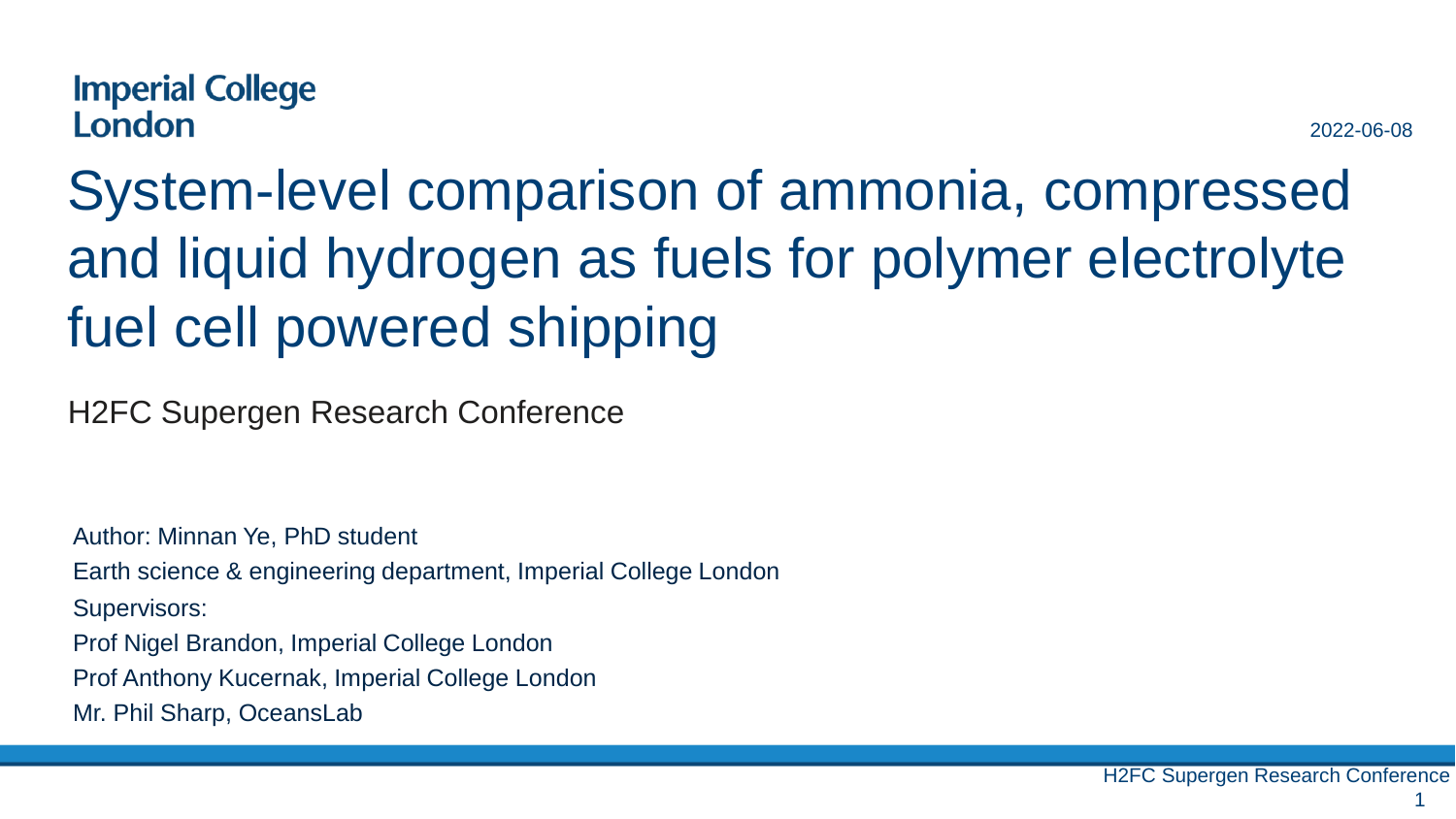# **Background**

- $\odot$  The NO<sub>x</sub>. SO<sub>x</sub> and CO<sub>2</sub> emissions from the marine traffic contributed to around 15%, 13% and 2.5% of global emissions;  $CO<sub>2</sub>$  emissions from the marine sector are expected to grow up to 250% by 2050 if no measure is taken
- Using alternative fuel could reduce emissions

Hydrogen:



- High mass energy density
- Directly used in PEMFCs

- Low volumetric energy density: store as compressed gas at 350 bar or 700 bar at 293.15 K or as liquid at 20.28 K under atmospheric pressure

Ammonia:

- Carbon-free hydrogen carrier
- Mature supply chain
- Higher volumetric energy density than hydrogen: could store as liquid at 298.15 K and 10 bar

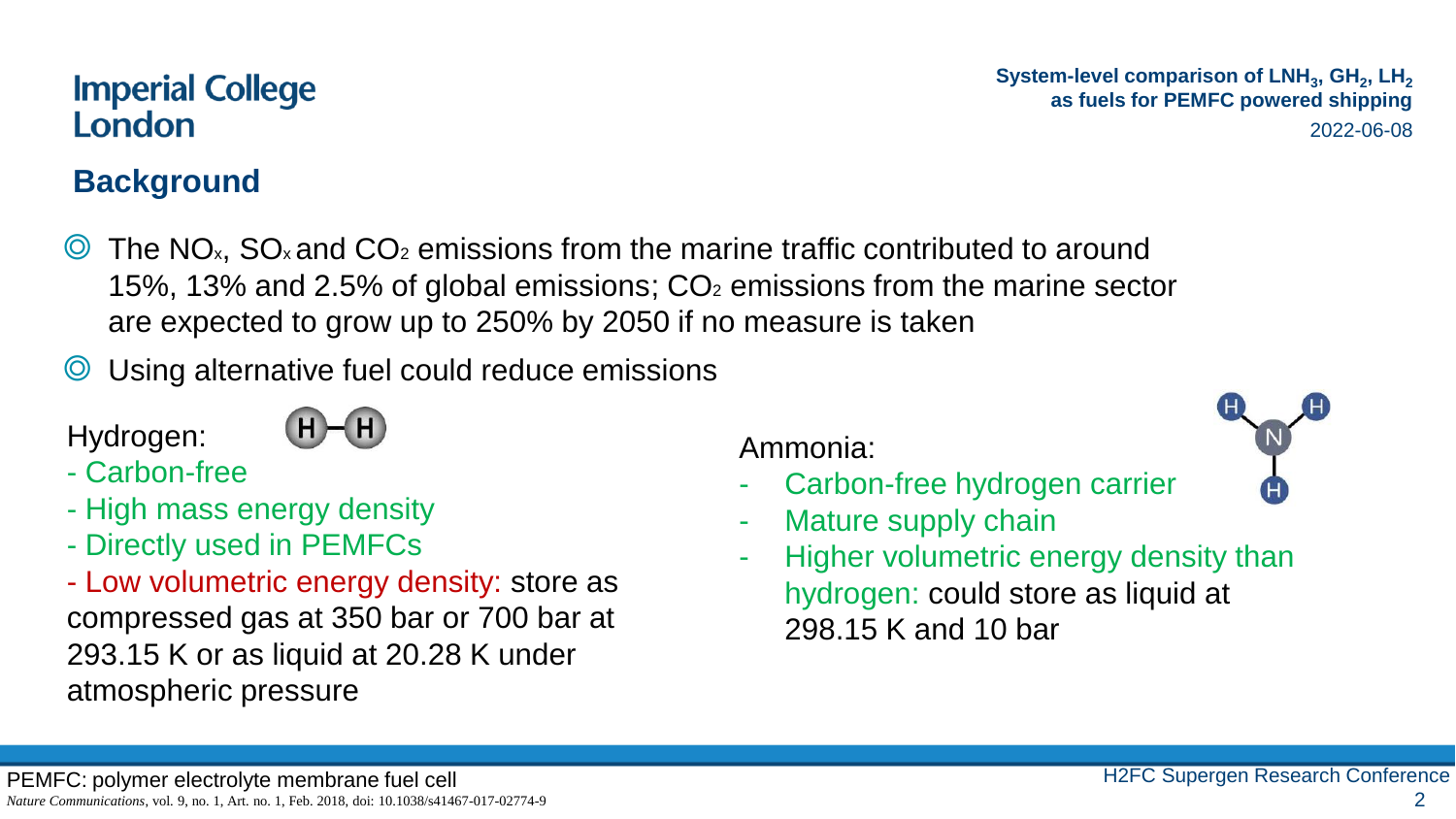#### **Methodology**

**Design gaseous hydrogen (GH<sup>2</sup> ), liquid hydrogen (LH<sup>2</sup> ), liquid ammonia (LNH<sup>3</sup> ) marine propulsion systems powered by PEMFCs**



**System-level comparison of LNH<sup>3</sup> , GH<sup>2</sup> , LH<sup>2</sup> as fuels for PEMFC powered shipping** 2022-06-08

**Develop** scalable **thermodynamic models**  based on mass, energy and exergy balances for the designed  $GH<sub>2</sub>$  system, LH<sub>2</sub> system and  $LMH_3$  system



**Based on the modelling results**, **assess and compare** the performance of the **systems** with respect to the following **performance** indicators: system energy and exergy efficiency, fuel consumption, mass and volume occupation, environmental impacts, and the costs



**Applied the thermodynamic models on the two case studies:**

**12-passenger water taxi** 

**2600TEU container ship**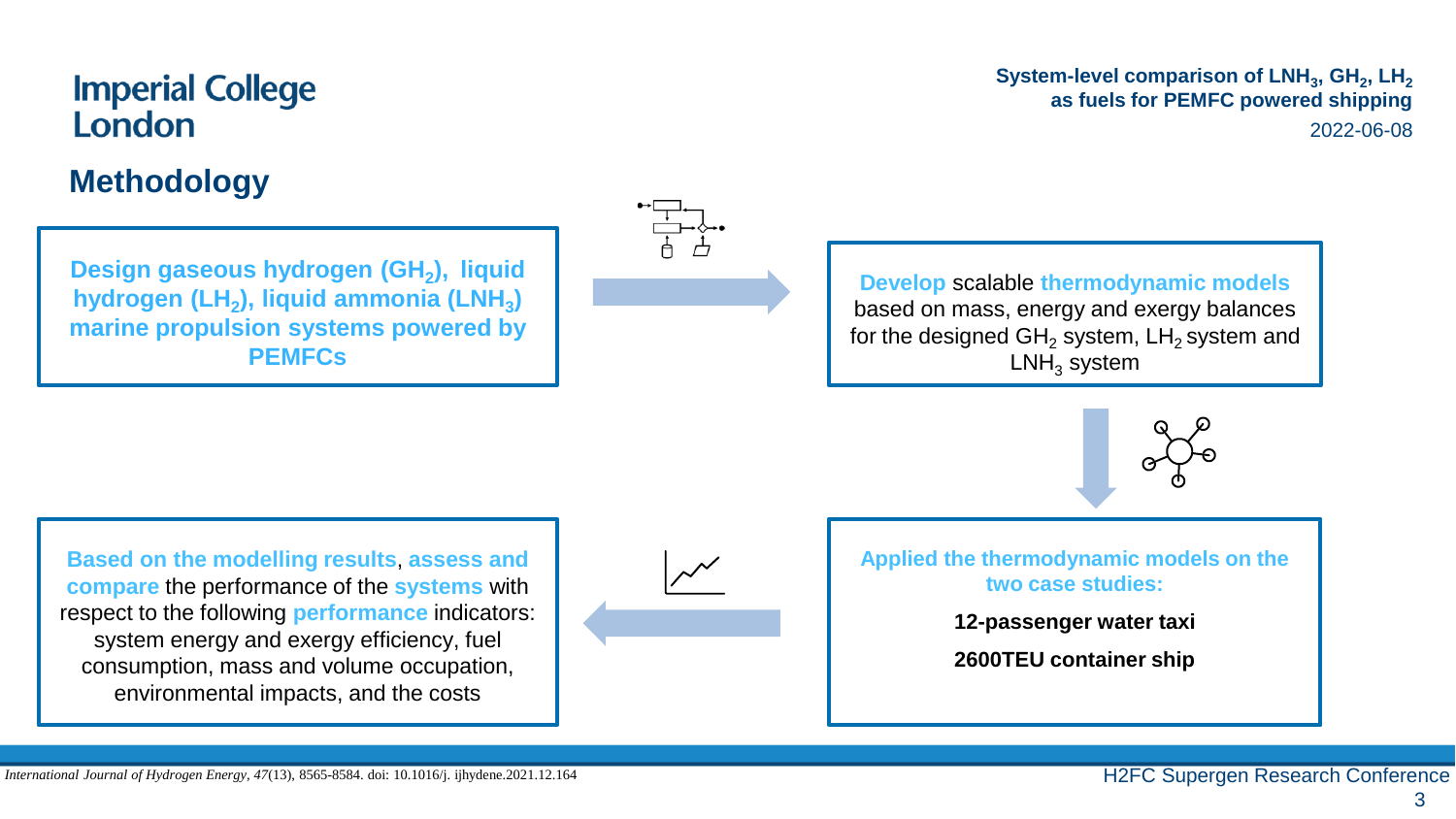#### **System-level comparison of LNH<sup>3</sup> , GH<sup>2</sup> , LH<sup>2</sup> as fuels for PEMFC powered shipping** 2022-06-08



Heat Recovery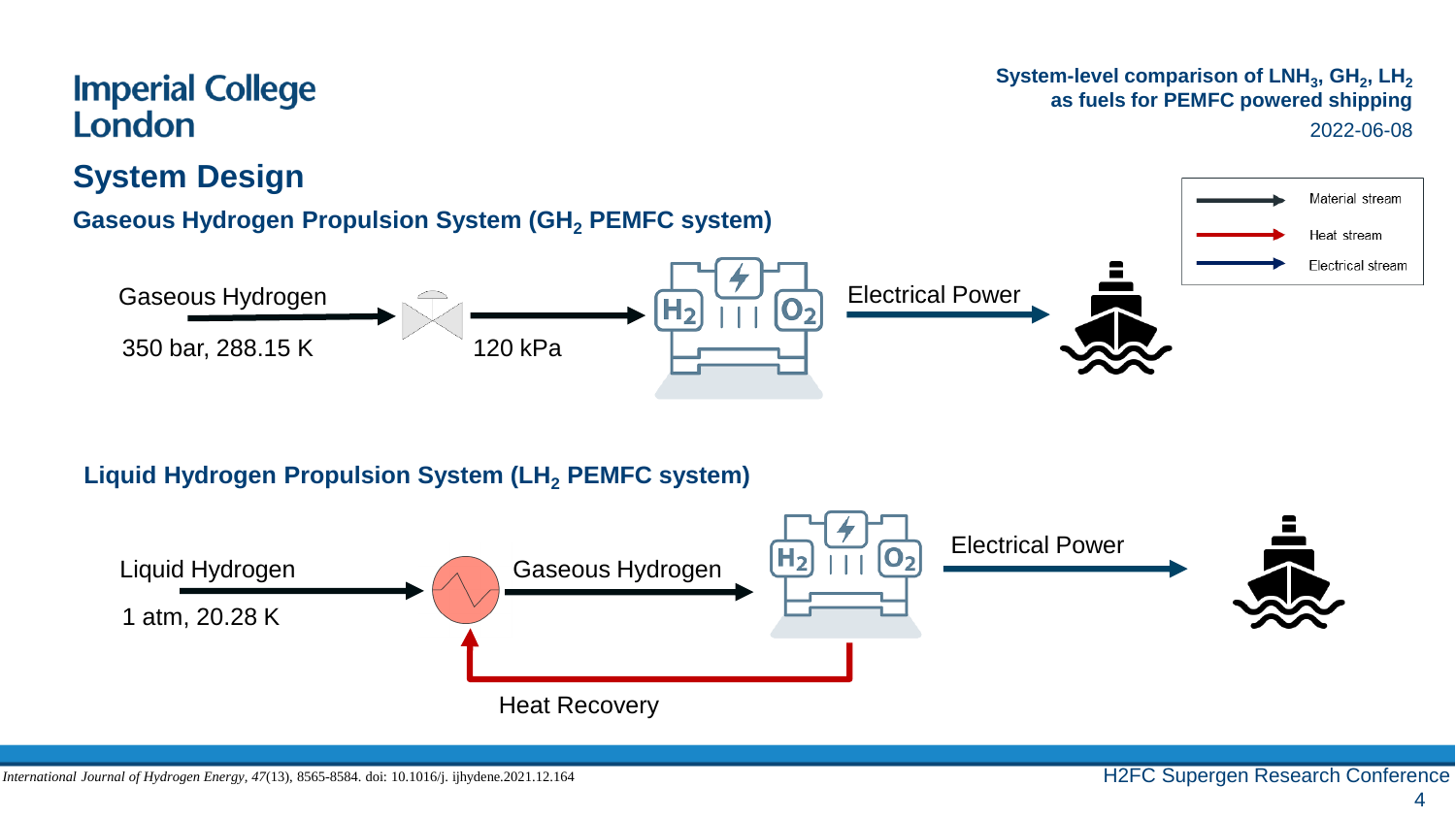#### **Imperial College** London **System Design**

#### **System-level comparison of LNH<sup>3</sup> , GH<sup>2</sup> , LH<sup>2</sup> as fuels for PEMFC powered shipping** 2022-06-08

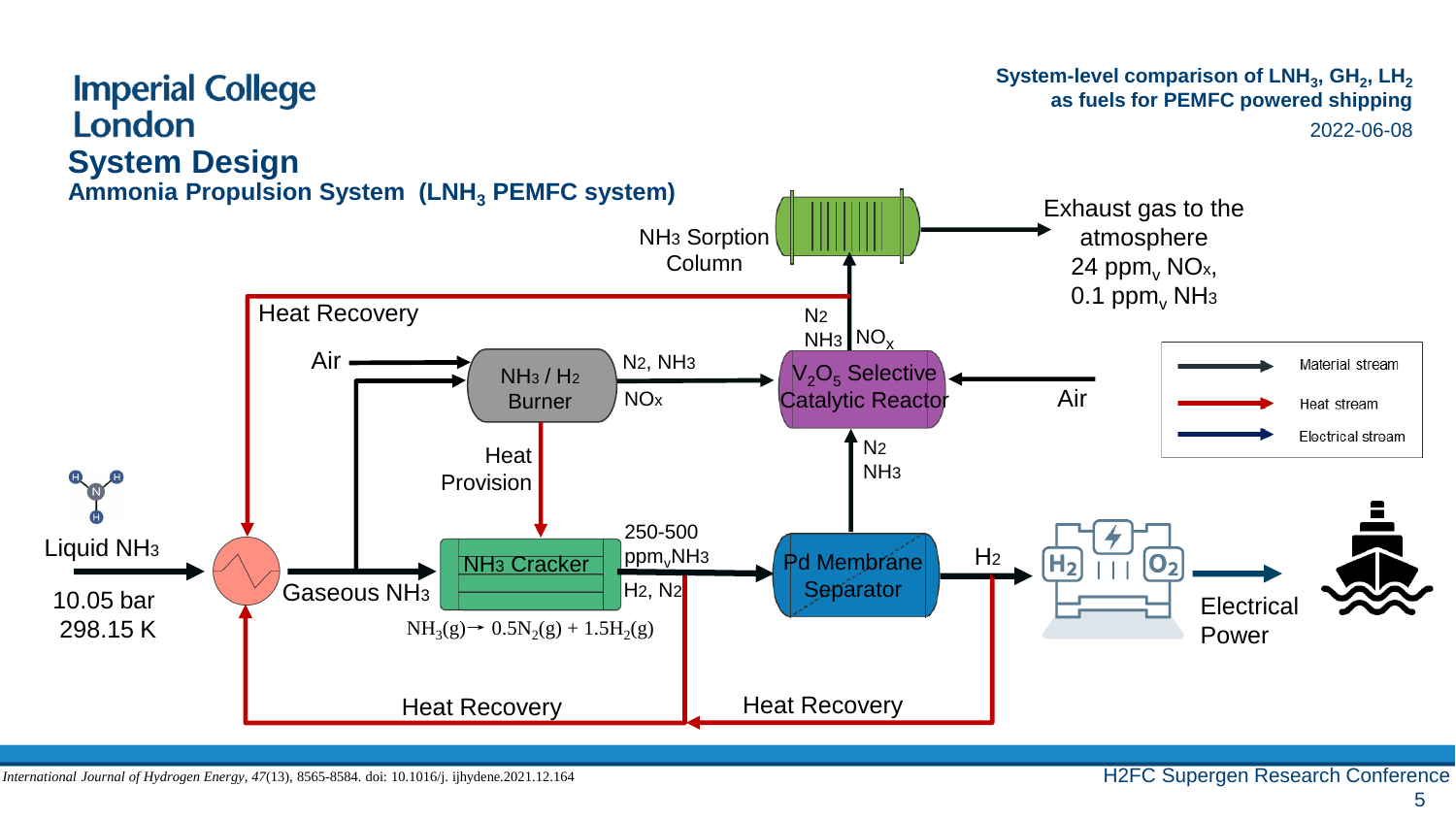#### **Methodology**

**Design gaseous hydrogen (GH<sup>2</sup> ), liquid hydrogen (LH<sup>2</sup> ), liquid ammonia (LNH<sup>3</sup> ) marine propulsion systems powered by PEMFCs**



**System-level comparison of LNH<sup>3</sup> , GH<sup>2</sup> , LH<sup>2</sup> as fuels for PEMFC powered shipping** 2022-06-08

**Develop** scalable **thermodynamic models**  based on mass, energy and exergy balances for the designed  $GH<sub>2</sub>$  system, LH<sub>2</sub> system and  $LMH_3$  system



**Based on the modelling results**, **assess and compare** the performance of the **systems** with respect to the following **performance** indicators: system energy and exergy efficiency, fuel consumption, mass and volume occupation, environmental impacts, and the costs



**Applied the thermodynamic models on the two case studies:**

**12-passenger water taxi** 

**2600TEU container ship**

6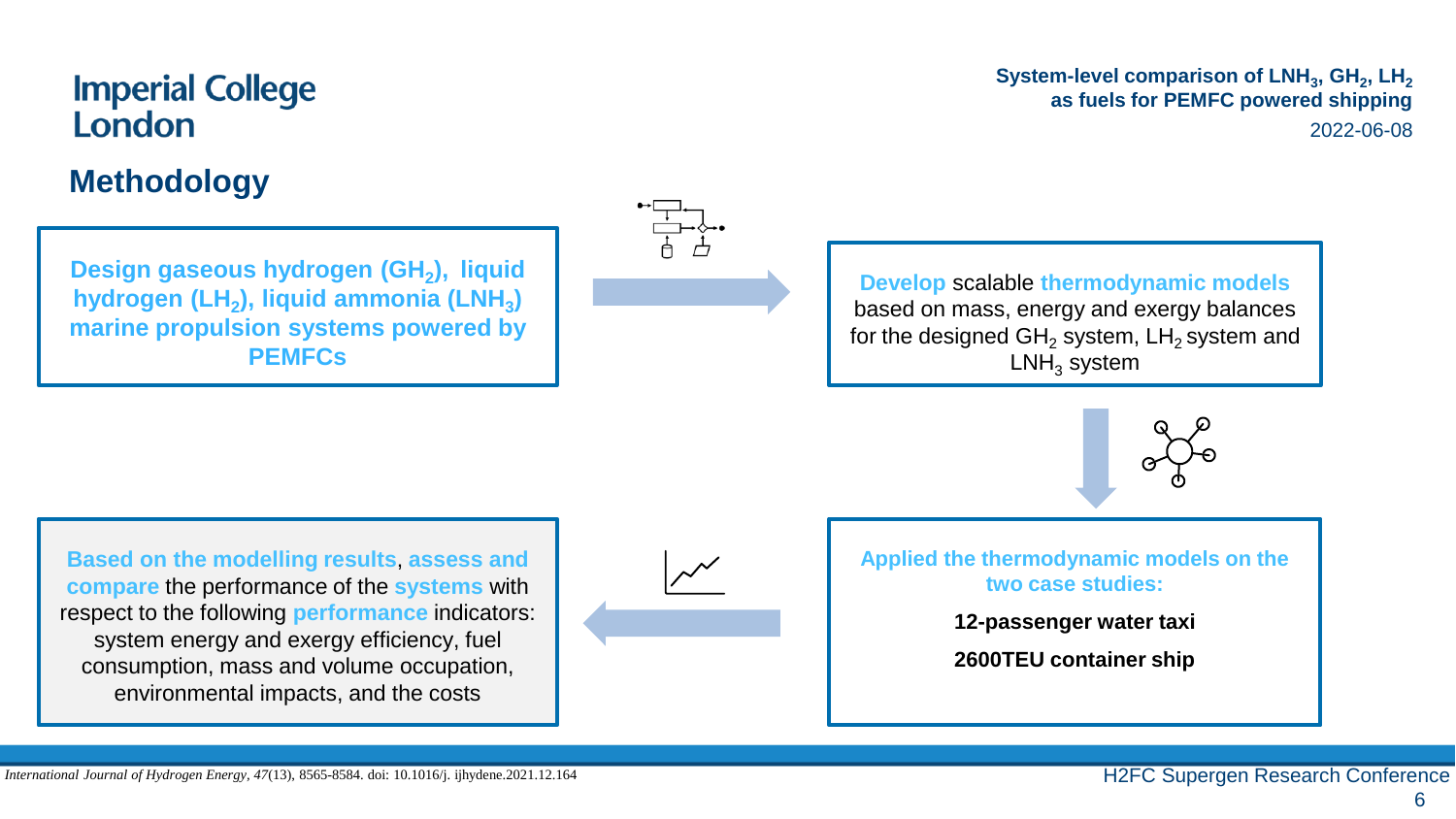# **Results – Energy efficiency analysis**



Load factor: the actual propulsion power output relative to the maximum rating; Dual fuel engine: LNH<sub>3</sub>-fuel oil engine; H2FC Supergen Research Conference LHV: Low Heating Value

*Applied Sciences*, vol. 2, no. 4, Art. no. 4, Dec. 2012, doi: 10.3390/app2040726. 7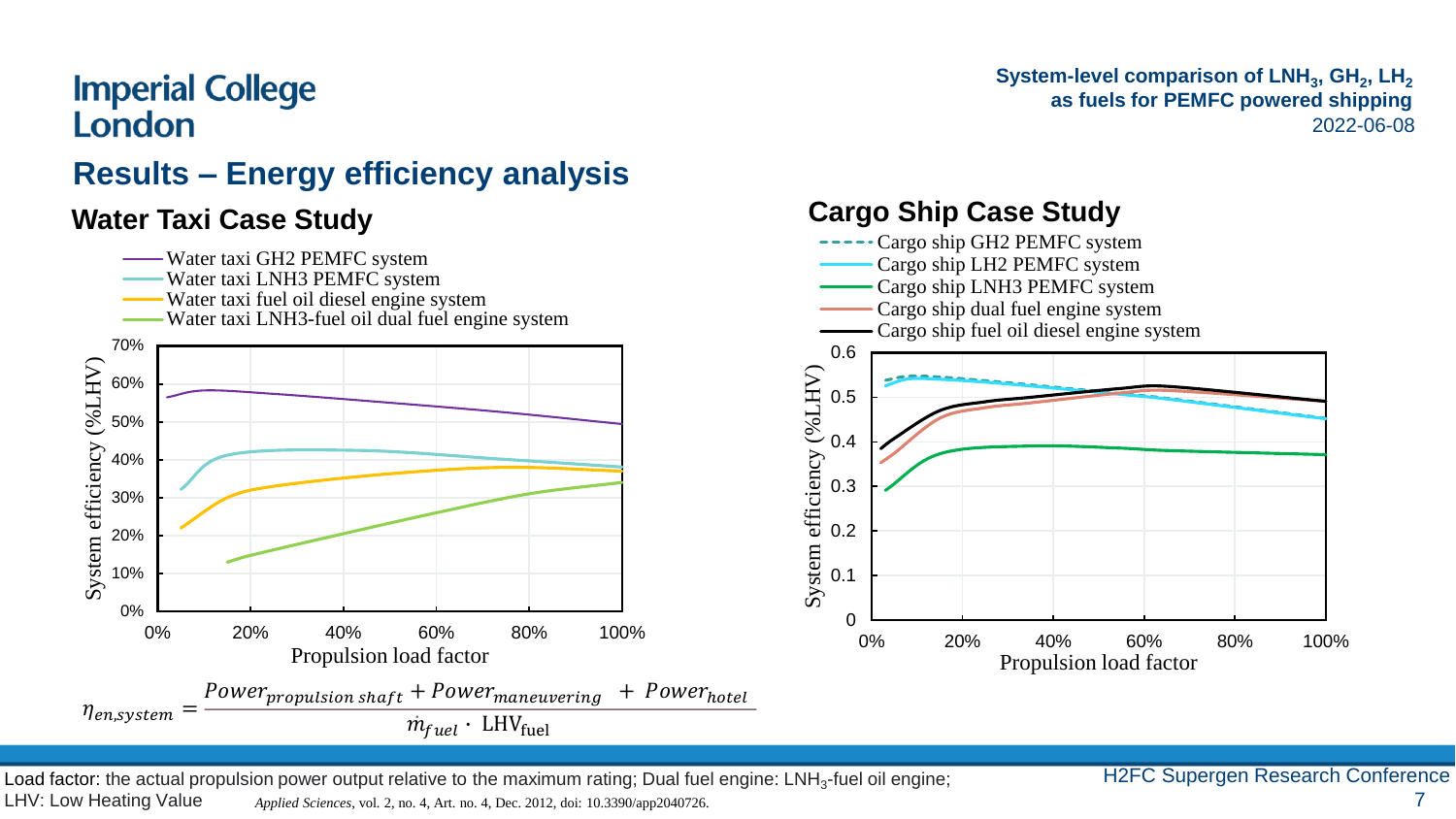#### **System-level comparison of LNH<sup>3</sup> , GH<sup>2</sup> , LH<sup>2</sup> as fuels for PEMFC powered shipping** 2022-06-08

#### **Results – Exergy analysis**

#### **Exergy efficiency**



#### **Exergy destruction rate distribution (Cargo ship )**

The exergy efficiencies and the system energy utilization could be improved by reducing exergy destruction rates

#### LNH<sub>3</sub> PEMFC system





#### LH<sub>2</sub> PEMFC system

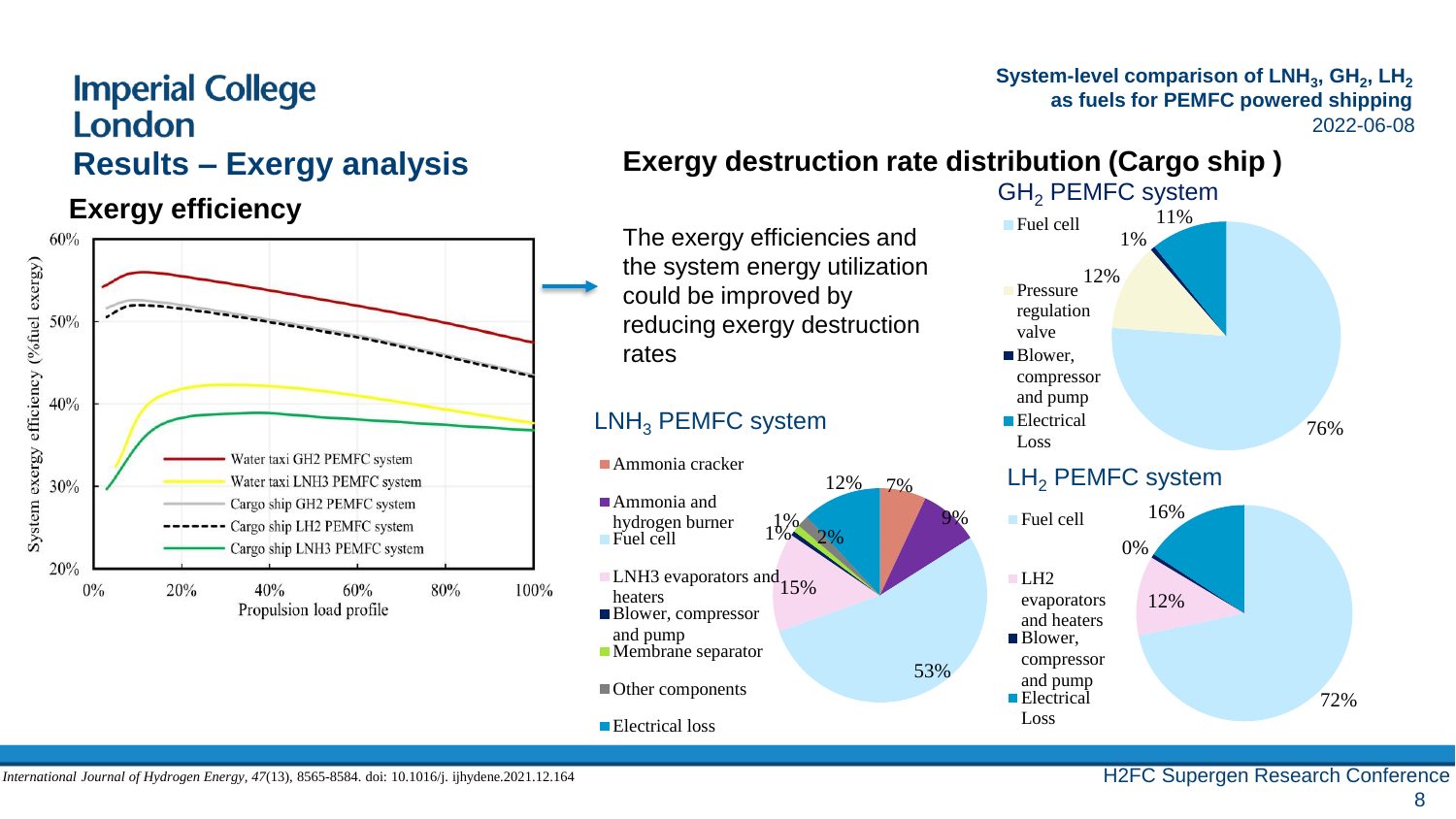#### **Results – Volume and mass analysis**

system is preferable in term of volume.



#### **System-level comparison of LNH<sup>3</sup> , GH<sup>2</sup> , LH<sup>2</sup> as fuels for PEMFC powered shipping** 2022-06-08

# **Water Taxi Case Study Cargo Ship Case Study**



o The fuel tank volume limit for the 2600TEU cargo ship is around 4700 m<sup>3</sup> , therefore, only LH2 (liquid hydrogen) and LNH3 systems can be applied for the cargo ship in term of volume and mass.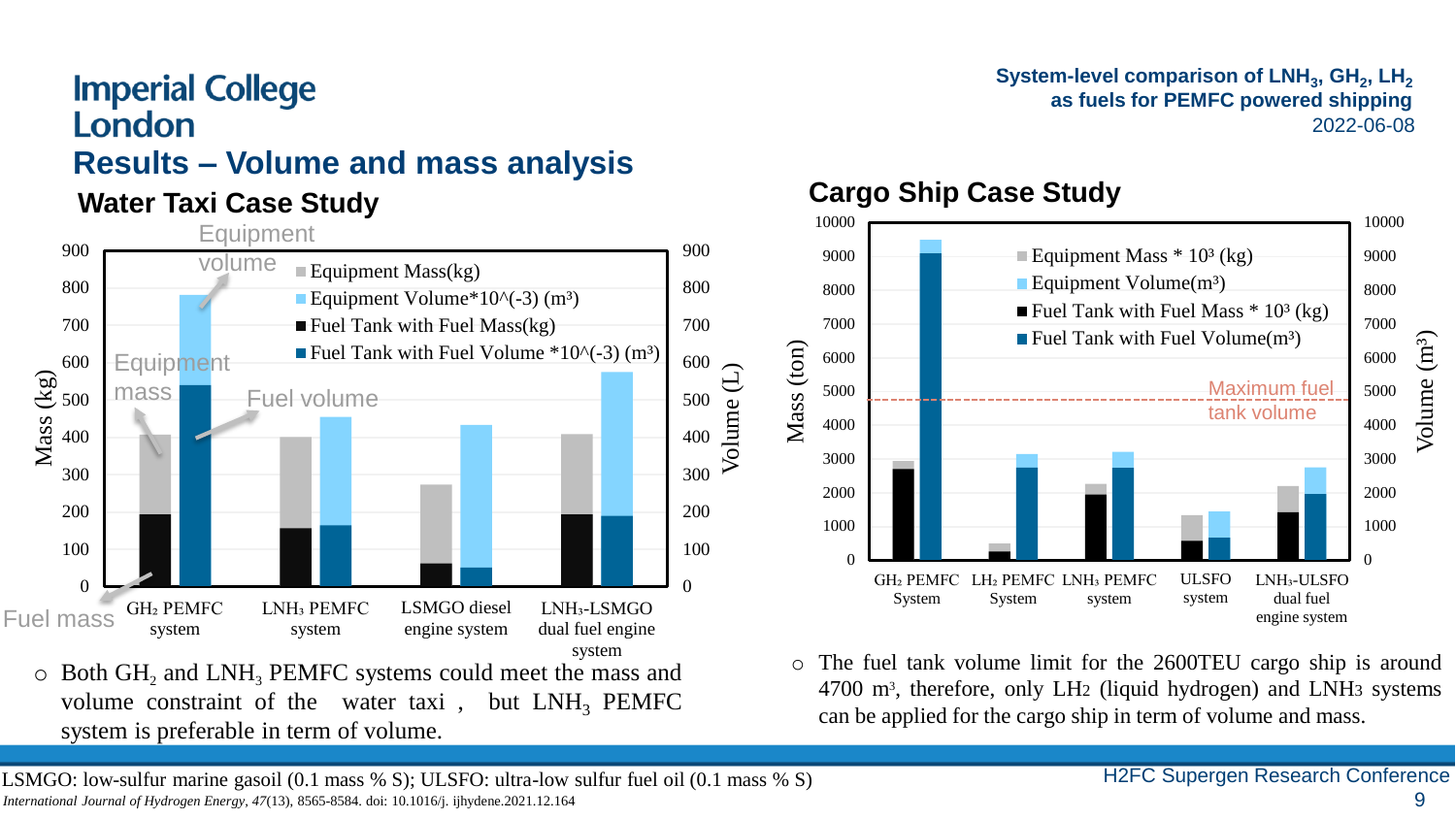#### **Imperial College** London **Results – Environmental analysis**

|                                                            | <b>Emissions during</b><br>operation                                                                          | <b>Lifecycle greenhouse</b><br>gas (GHG) emissions     |
|------------------------------------------------------------|---------------------------------------------------------------------------------------------------------------|--------------------------------------------------------|
| GH <sub>2</sub> /LH <sub>2</sub><br><b>PEMFC</b><br>system | Zero emission                                                                                                 | 91% GHG reduction compared<br>with the fuel oil system |
| $LMH_3$<br><b>PEMFC</b><br>system                          | Zero PM, $SOx, CO2$<br>emission:<br>95-98 % NO <sub>x</sub> reduction<br>compared with the fuel oil<br>system | 88% GHG reduction compared<br>with the fuel oil system |

Note: The hydrogen and ammonia are assumed to be produced from the electrolysis with the renewable energy





LSMGO: low-sulfur marine gasoil (0.1 mass % S); ULSFO: ultra-low sulfur fuel oil (0.1 mass % S)

*International Journal of Hydrogen Energy, 47*(13), 8565-8584. doi: 10.1016/j. ijhydene.2021.12.164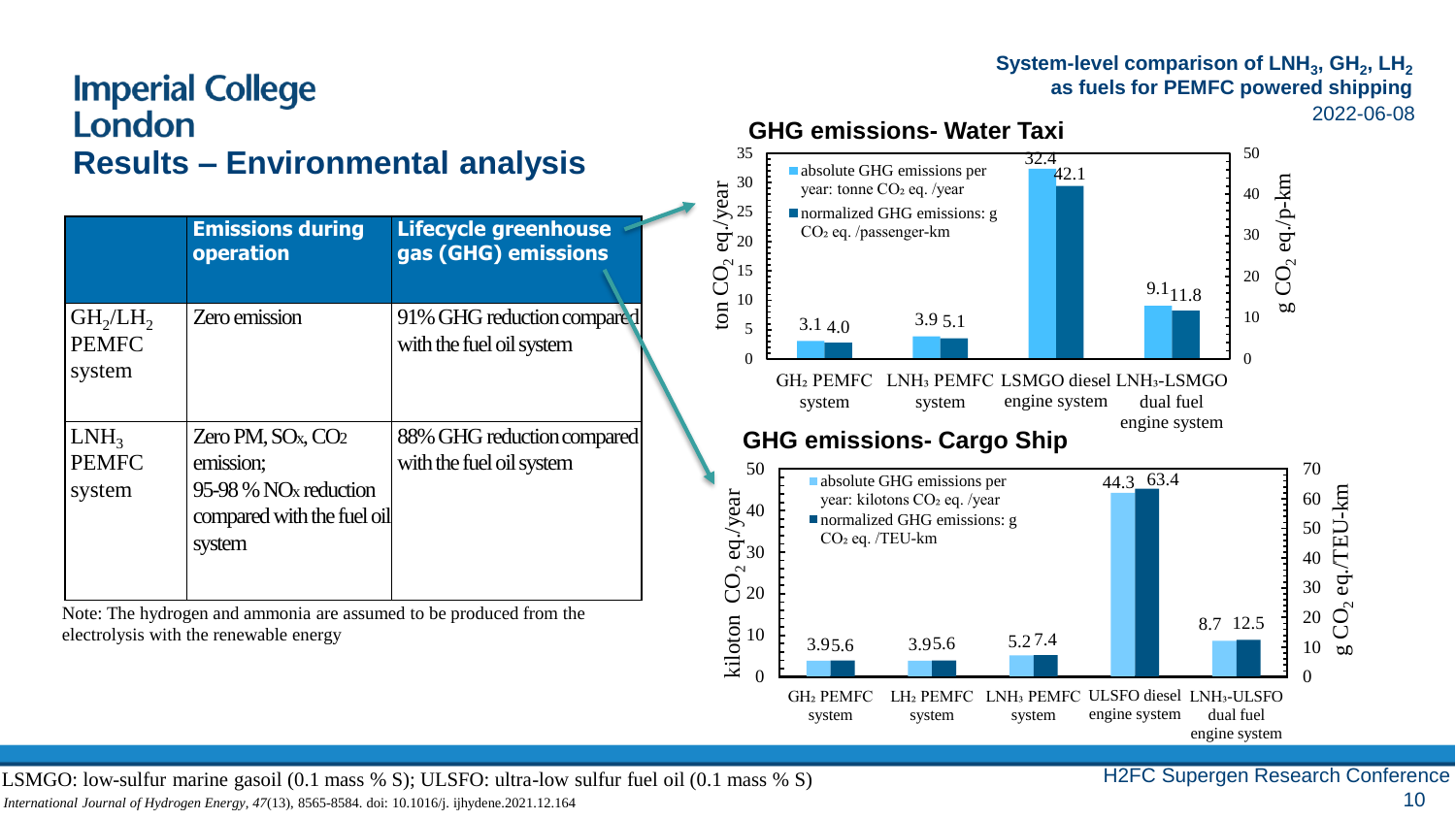#### **Results – Economic Analysis**



#### **System-level comparison of LNH<sup>3</sup> , GH<sup>2</sup> , LH<sup>2</sup> as fuels for PEMFC powered shipping** 2022-06-08



#### **Water Taxi Case Study**  Cargo Ship Case Study

- $\circ$  The GH<sub>2</sub>, LH<sub>2</sub>, LNH<sub>3</sub> PEMFC systems are 43% -116% more expensive than the conventional fuel oil engine system
- o A carbon tax of 75-191 £/tonne would need for the low carbon options to become cost competitive with the high carbon fuel oil engine system
	- Current carbon price in UK: 50 £/tonne

Note: Cumulative costs for hydrogen and ammonia systems are analyzed with lifetime of 25 years and discount rate of 5% LSMGO: low-sulfur marine gasoil (0.1 mass % S); ULSFO: ultra-low sulfur fuel oil (0.1 mass % S)